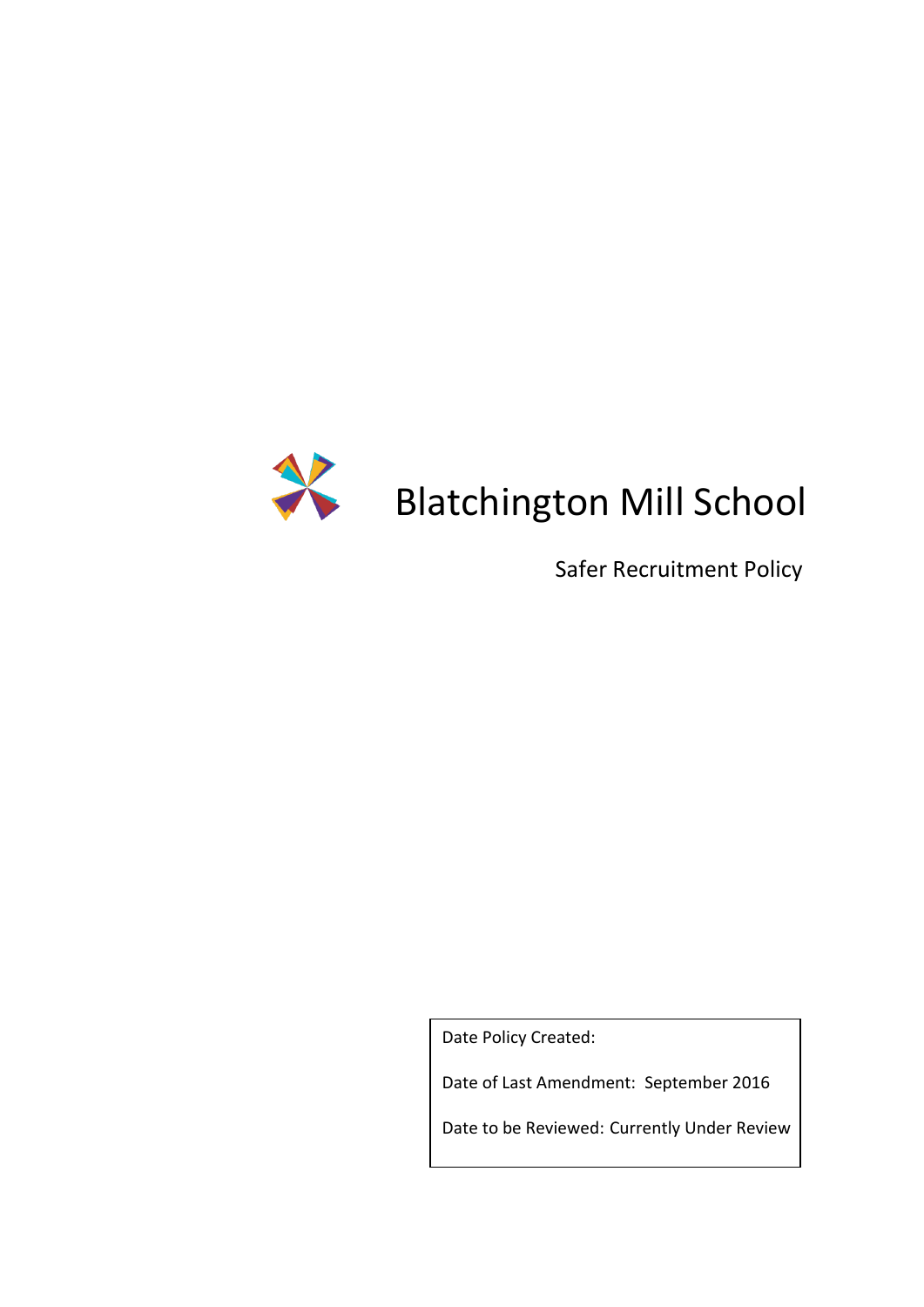

# **Policy Statement**

The safe recruitment of staff in schools is the first step to safeguarding and promoting the welfare of the children in education. The school is committed to safeguarding and promoting the welfare of children and young people and expects all staff and volunteers to share this commitment. It is recognised that this can only be achieved through sound procedures, good inter-agency cooperation and the recruitment and retention of competent, motivated employees who are suited to and fulfilled in the roles they undertake.

This school recognises the value of, and seeks to achieve a diverse workforce which includes people from different backgrounds with different skills and abilities. The school is committed to ensuring that the recruitment and selection of all who work within the school is conducted in a manner that is systematic, efficient, effective and promotes equality of opportunity. The school will uphold its obligations under law and national collective agreements to not discriminate against applicants for employment on the grounds of age, sex, sexual orientation, marital status, disability, race, colour, nationality, ethnic origin, religion or creed.

This document provides a good practice framework to comply with the principles set down in the school's Equality Policy and is in line with the 2014 Statutory Guidance Keeping Children Safe in [Education](https://www.gov.uk/government/publications/keeping-children-safe-in-education--2) (KCSIE). All posts within school are exempt from the Rehabilitation of Offenders Act 1974 and therefore all applicants will be required to declare (unfiltered) spent and unspent convictions, cautions and bind-overs, and have an Enhanced Criminal Records Disclosure check (see also the B&H Guidance on the Use of DBS Disclosures).

The school is committed to ensuring people who have been convicted are treated fairly and given every opportunity to establish their suitability for positions. Having a criminal record will not necessarily be a bar to obtaining a position.

The school will:

- 1. ensure that appropriate staff who undertake recruitment have received safer recruitment training and successfully completed the NCSL or DfE safer recruitment training assessment
- 2. ensure that every appointment panel includes at least one member who has received safe recruitment training
- 3. implement robust recruitment procedures and checks for appointing staff and volunteers to ensure that reasonable steps are taken not to appoint a person who is unsuitable to work with children, or who is disqualified from working with children, or does not have the suitable skills and experience for the intended role
- 4. keep and maintain a single central record of recruitment and vetting checks in line with DfE requirements
- 5. ensure that the terms of any contract with a contractor or agency requires them to adopt and implement measures described in this procedure. The school will monitor the compliance with these measures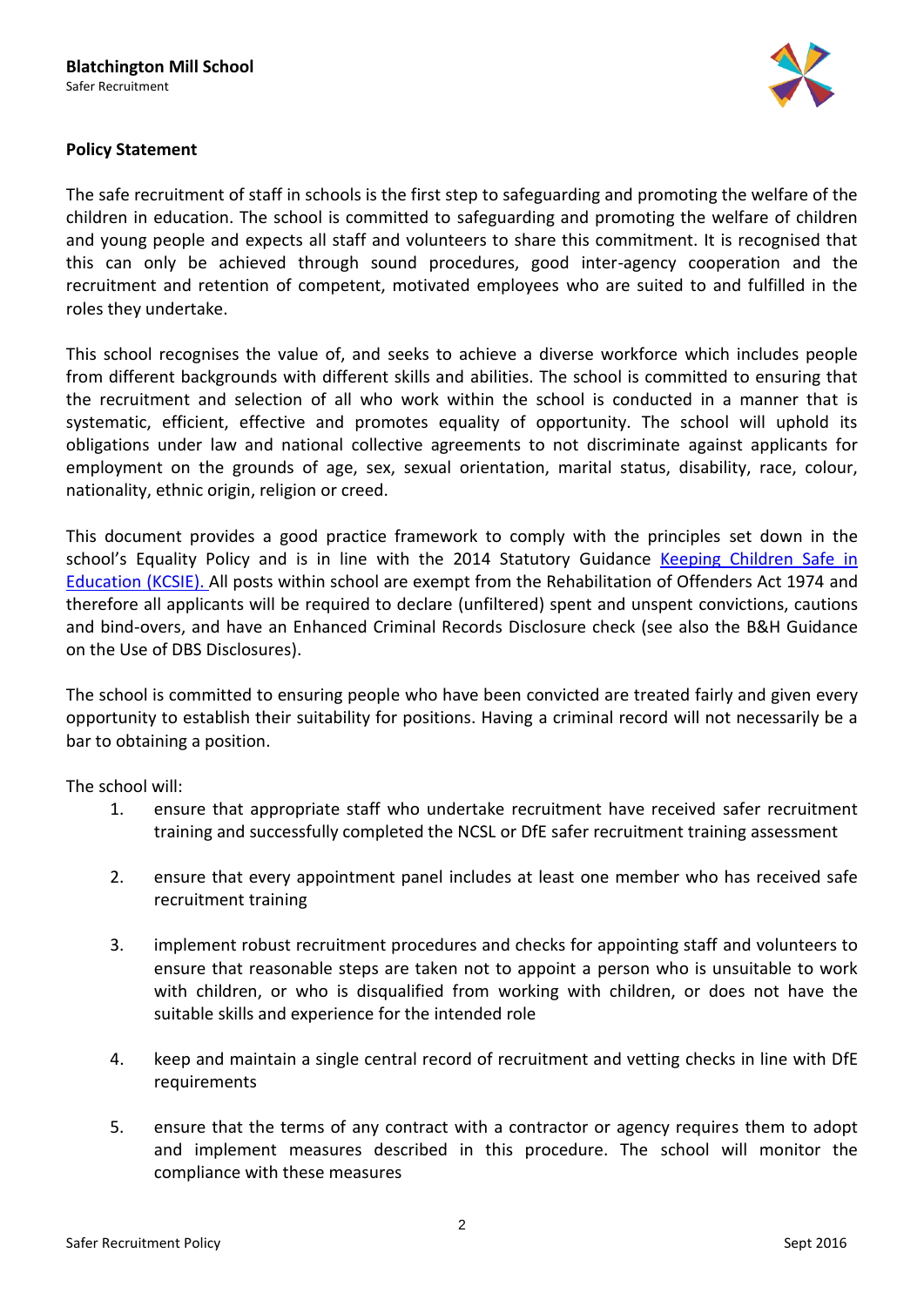

- 6. require staff who are convicted or cautioned for any offence during their employment with the school (that could be relevant to the Employee Code of Conduct/Teacher Standards) to notify the Headteacher in writing of the offence and the penalty.
- 7. ensure that relevant staff are not disqualified from working with children under the 2006 Childcare Act.

The following pre-employment checks will be undertaken:

- Receipt of at least two satisfactory references, one of which will be from the former or most  $\blacksquare$ recent employer
- Verification of the candidate's identity in line with the requirements of The Immigration, Asylum and Nationality Act 2006
- Satisfactory DBS clearance (Enhanced DBS check with Children's Barred List)
- Confirmation (where relevant) that the individual is not disqualified from working with children under the Childcare Act 2006 and the Disqualification by Association regulations of 2009
- Verification of the candidate's medical fitness
- Verification of qualifications  $\blacksquare$
- Verification of teacher qualified status, successful completion of induction year and  $\blacksquare$ confirmation that the teacher is not subject to a prohibition order (all available via the DfE Employer Access online check service) as required by law for teachers

## **Roles and responsibilities**

It is the responsibility of the **governing body** to:

- Ensure the school has effective policies and procedures in place for the recruitment of all  $\blacksquare$ staff and volunteers in accordance with DfE guidance and legal requirements
- Monitor the school's compliance with the policies and procedures  $\blacksquare$

It is the responsibility of the **Headteacher** and other managers involved in recruitment to:

- $\blacksquare$ Ensure that the school operates safer recruitment procedures and makes sure all appropriate checks are carried out on all staff and volunteers who work at the school
- To monitor contractors' and agencies' compliance with this document  $\blacksquare$
- Promote welfare of children and young people at every stage of the procedure  $\blacksquare$

It is the responsibility of **all potential and existing workers, including volunteers** to comply with this document.

It is the responsibility of all contractors and agencies to comply with safe recruitment pre-employment checks.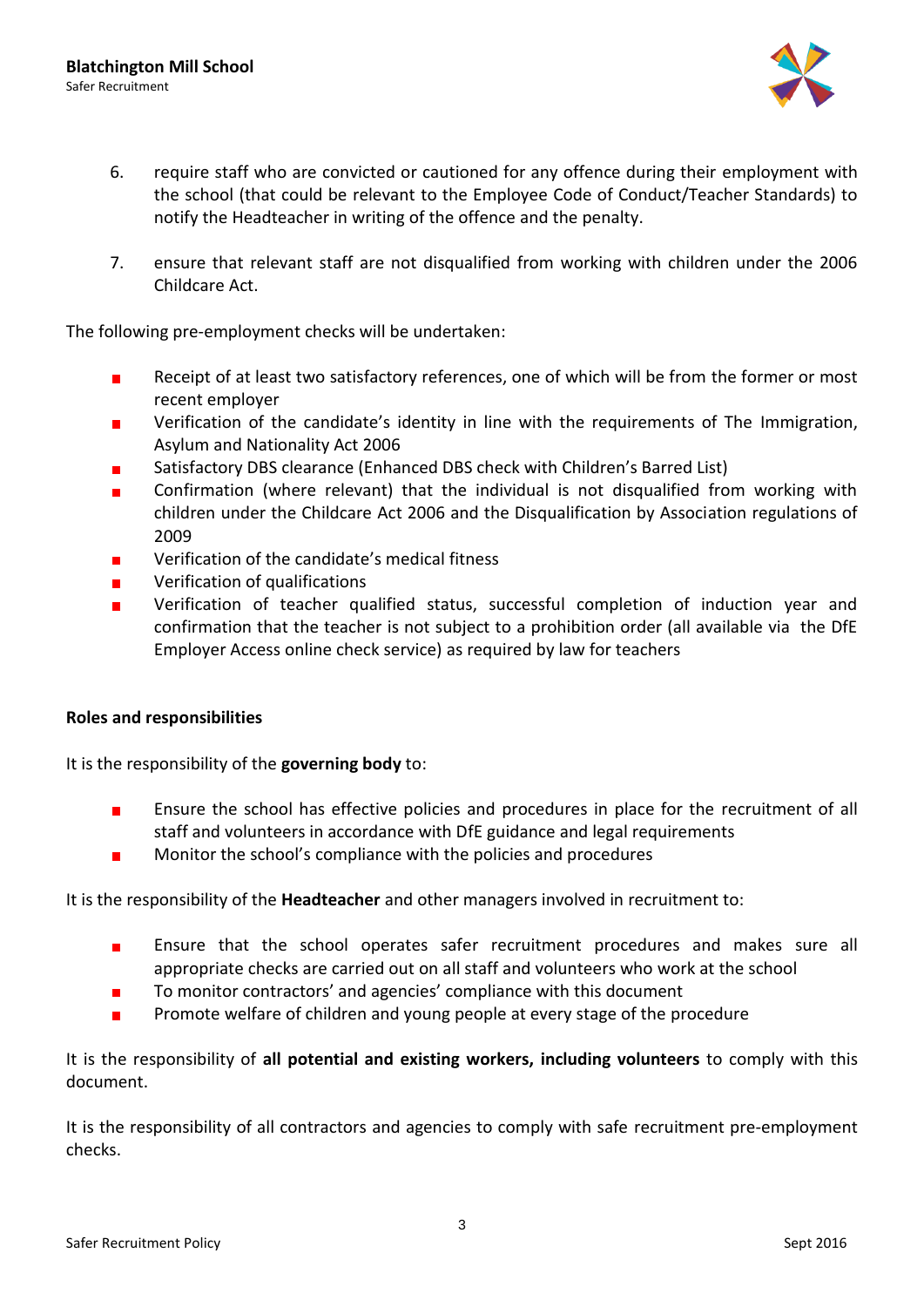

It is the responsibility of the school's **HR provider** to deal with the administration of the disclosure system for the school

In accordance with the School Staffing Regulations and the powers of delegation, the governing body has delegated responsibility to the Headteacher to lead in all appointments outside of the leadership group. School governors may be involved in staff appointments, but the final decision will rest with the Headteacher. The Headteacher may delegate the selection process of staff outside of the leadership group to other managers in the school, but remains responsible for the decision to appoint.

## **The Procedure**

## **Advertising**

To ensure equality of opportunity, the school will advertise all vacant posts to encourage as wide a field of candidates as possible, normally this will entail an external advertisement. However, where there is a reasonable expectation that there are sufficient qualified internal candidates or where staff are at risk of redundancy, an internal advertisement may be considered appropriate.

## **Applications**

The form – The school uses a standard application form. CVs will not be accepted. The school requires candidates to account for any gaps or discrepancies in employment history on this application form. Where an applicant is short-listed, these gaps will be discussed at interview.

Applicants should be aware that providing false information is an offence and could result in the application being rejected or summary dismissal if the applicant has been selected, and possible referral to the police and other professional regulatory bodies. .

## **References**

References for short-listed candidates will be sent for immediately after short-listing. The only exception to this is where candidates have indicated on their application forms that that they do not wish their current employer to be contacted. In such cases, this reference will be taken up immediately after interview and prior to any offer of employment being made. One reference will be sought prior to interview wherever possible.

References must be in writing and be specific to the job for which the candidate has applied - open references or testimonials are not acceptable. The school will not accept references from relatives or people writing solely in the capacity as a friend. Only references from a trusted authoritative source will be acceptable.

Reference requests will specifically ask:

About the referee's relationship with the candidate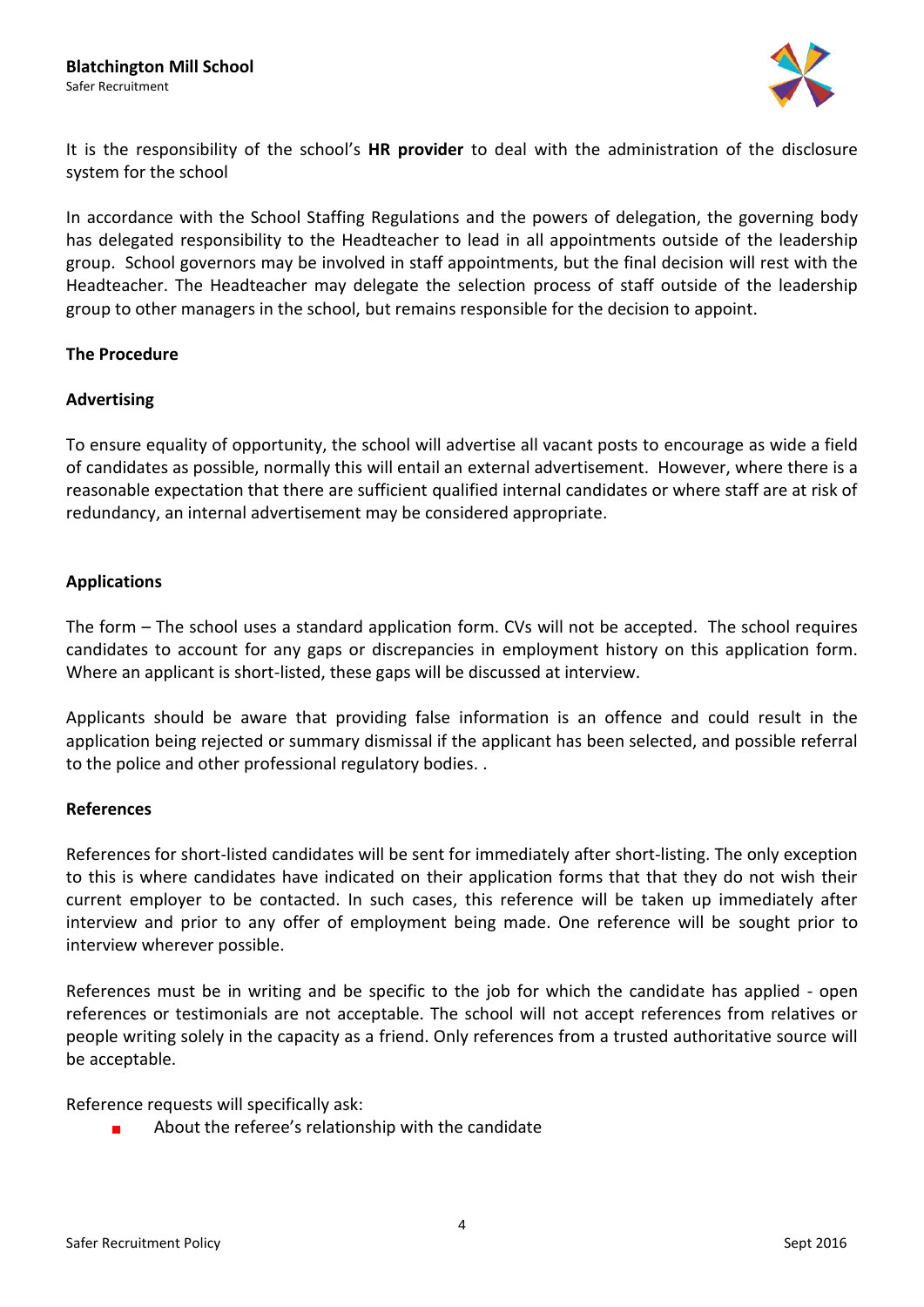

Whether the referee is completely satisfied that the candidate is suitable to work with  $\blacksquare$ children and, if not, for specific details of the concerns and the reasons why the referee believes that the person might be unsuitable.

Referees will also be asked to confirm details of:

- The applicant's current post, and salary
- Performance history and conduct including details on any situation where any formal action  $\blacksquare$ has been taken using capability procedures within the last 2 years
- Any disciplinary procedures in which the sanction is current
- Any disciplinary procedures involving issues related to the safety and welfare of children,  $\blacksquare$ including any in which the sanction has expired and the outcome of those
- Details of any allegations or concerns that have been raised that relate to the safety and  $\blacksquare$ welfare of children or behaviour towards children and the outcome of these concerns.
	- \*N.B. KCSIE 2014 statutory guidance (para 129) states that cases in which an allegation was proven to be false, unsubstantiated or malicious should not be included in employer references.

The school uses a standard Reference Request Form to ensure the details outlined above are included.

References will be compared to the application form to ensure that the information provided is consistent. Any discrepancies will be taken up with the applicant at interview.

Any information about past disciplinary action or allegations will be considered in the circumstances of the individual case. Cases in which an issue was satisfactorily resolved some time ago, or an allegation was determined to be unfounded or did not require formal disciplinary sanctions, and which no further issues have been raised, are not likely to cause concern. More serious or recent concerns or issues are more likely to cause concern. A history of repeated concerns or allegations over time is also likely to give cause for concern.

# **Self-declaration of convictions by job applicants**

The school's policy requires short-listed applicants for all posts (including volunteers) to declare all non filtered criminal convictions whether "spent" or "unspent" and include any cautions and pending prosecution.

Such declarations will be made on an appropriate form and should be submitted in a sealed envelope, marked strictly private and confidential to the chair of the selection panel / Headteacher, prior to the interview. The chair of the panel /Headteacher will discuss relevant, positive declarations confidentially with the applicant either prior to or on the interview day. The disclosure of convictions, cautions or pending cases will not necessarily prevent employment but will be considered in the same way as positive DBS disclosures.

5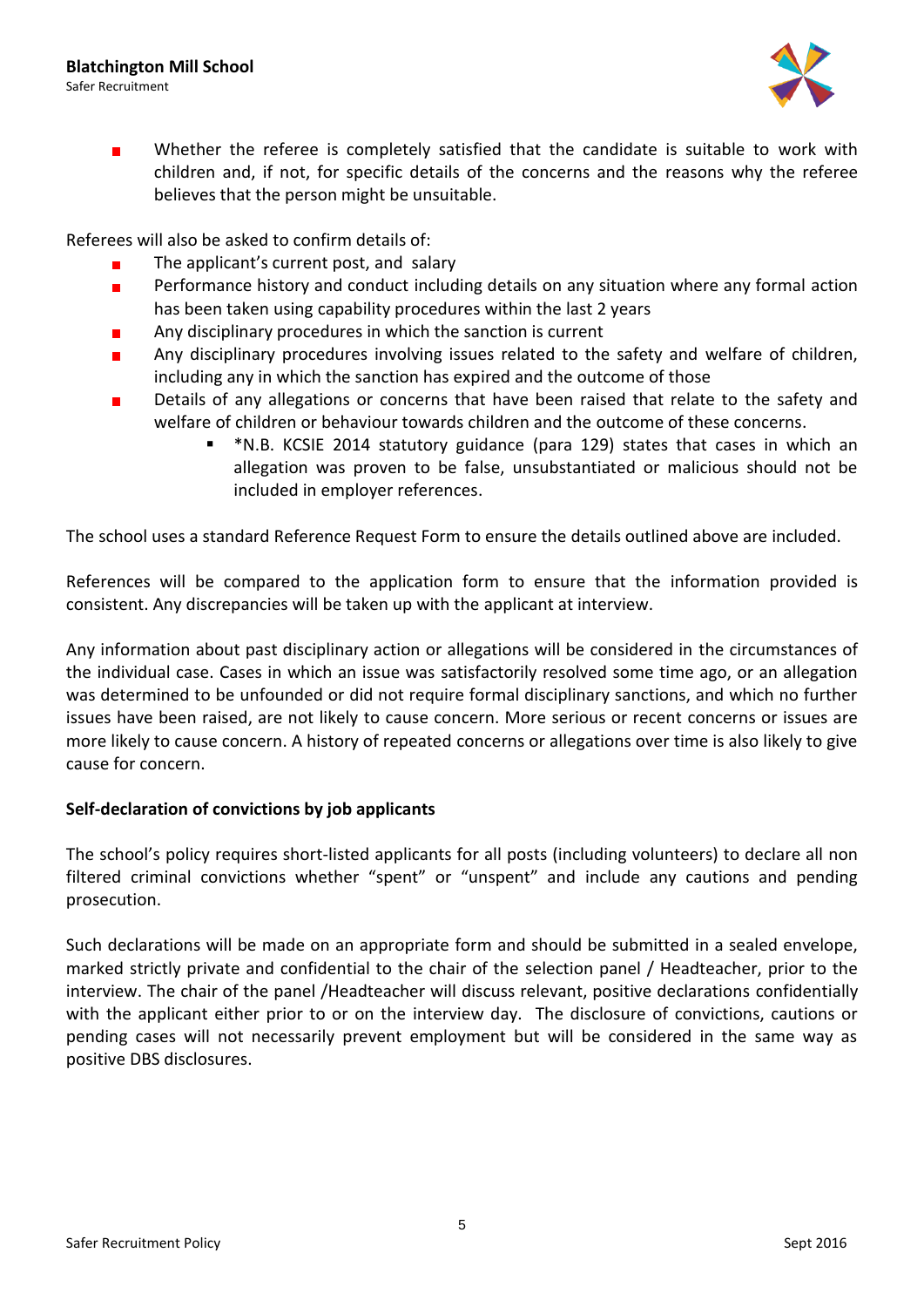

## **Interviews**

The selection process will always include the following:

- Face to face professional interview including a question related to safeguarding children (in  $\blacksquare$ line with NCSL/DfE Safer Recruitment Training)
- Young people panel / activity with children where it is appropriate to the role.  $\blacksquare$

# **Proof of Identity and Right to Work in the UK & Verification of Qualifications and/or Professional Status.**

Short-listed applicants for all posts will be required to provide proof of identity by producing documents on the day of interview in line with those set out in The Immigration, Asylum and Nationality Act 2006. Similar information is also required to undertake a DBS check on the preferred candidate.

Short-listed candidates will also be required to provide proof of their qualifications and professional status by producing documentation on the day of interview. The school will verify that candidates have actually obtained any qualifications legally required or deemed essential for the job and claimed in their application by asking to see the relevant certificate, or a letter of confirmation from the awarding body / institution. If the original documents are not available, the school will require sight of a properly certified copy. Where candidates have obtained qualifications abroad, a certified comparability check by NARIC will also be required.

Proof of identity and other documentation will be verified by the chair of the panel / Headteacher. Or by the senior HR officer on their behalf, any variances from the expected or required documentation will be brought to the attention of the chair of the panel.

The school will also use the Employer Access online service to verify the teacher's qualified status, successful completion of induction year and confirmation that the teacher is not subject to a prohibition order prior to making an offer of employment.

# **Employment Offer**

It may be possible to negotiate a provisional start date with the preferred candidate, however, with the exception of the DBS disclosure (unless the DBS Online Update Registration service is available), the checks detailed above must all be completed BEFORE a person's appointment is confirmed. In the case of DBS disclosures, the certificate must be obtained/verified before or as soon as practicable after the appointment is made. In any case DBS clearance must be received prior to commencement of work.

Once all pre-employment checks have been satisfactorily completed / received, an offer of employment will be made and the contract of employment issued. The contract will be issued as soon as possible but in all circumstances within 8 weeks of employment commencing.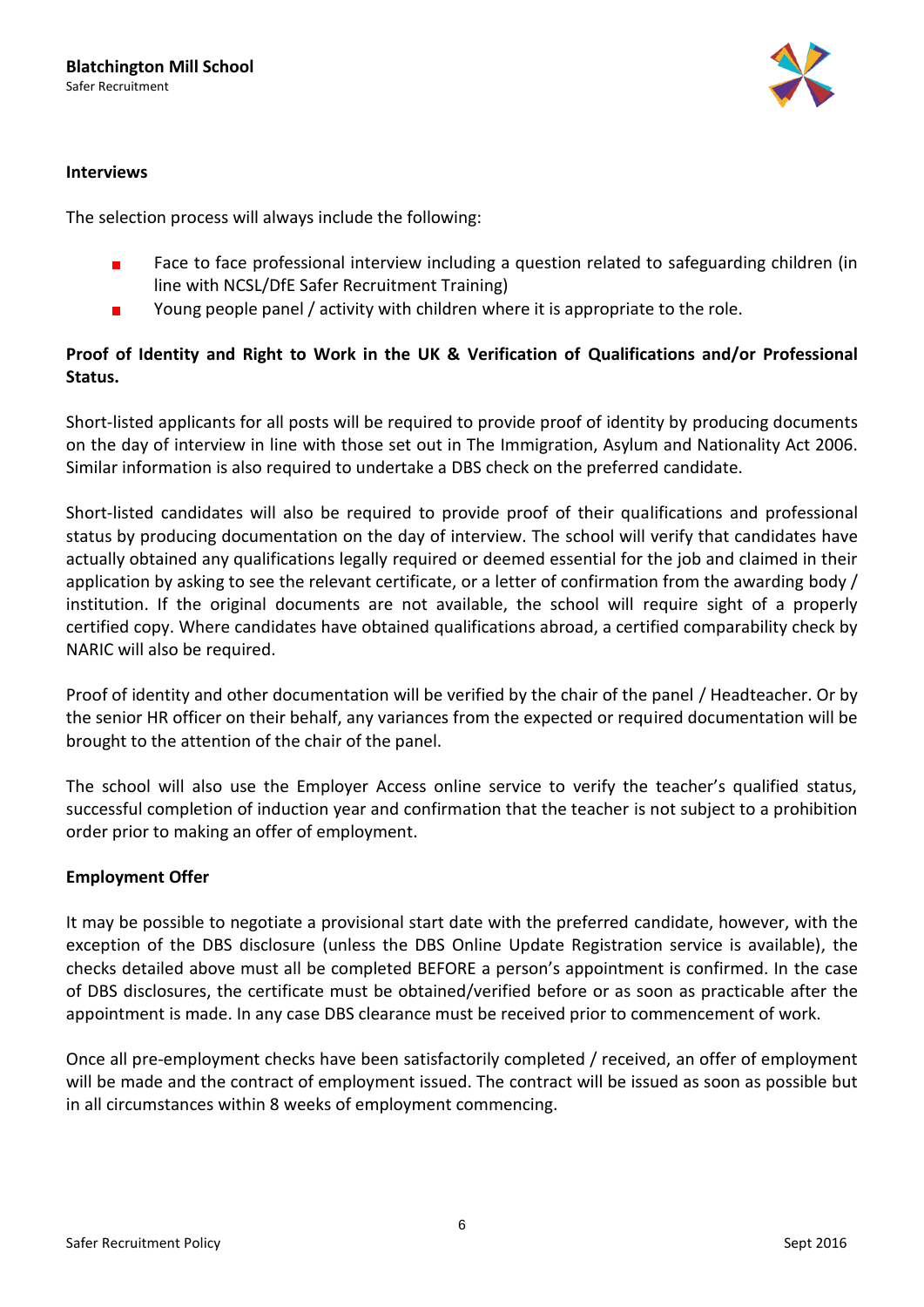

# **Record Retention / Data Protection**

The school will retain all interview notes on all applicants for a 6 month period, after which time the notes will be destroyed (ie: shredded). The 6 month retention period will allow the school to deal with any data access requests, recruitment complaints or to respond to any complaints made to the Employment tribunal.

Under the Data Protection Act 1998, applicants have a right to request access to notes written about them during the recruitment process. Applicants who wish to access their interview notes must make a subject access request in writing to the chair of the panel / Headteacher within 6 months of the interview date.

## **Personal file records**

The school (from 2008) will retain the following information which will make up part of the personal file, for the successful candidate:

- Application form  $\blacksquare$
- References  $\blacksquare$
- Proof of identification  $\blacksquare$
- Proof of academic qualifications  $\blacksquare$
- Evidence that the Employer Access online checks have been made teaching qualification,  $\blacksquare$ successful completion of induction year and no prohibition orders in place
- Evidence of medical clearance from Occupational Health (where applicable)
- Evidence of the DBS clearance (i.e.: the notification form from EPM or the DBS certificate  $\blacksquare$ reference number, NOT the actual DBS form or certificate)
- Certificate of Good Conduct (where applicable to DBS checks)
- Positive Disclosure Review sheet (maintained if applicable/agreed)  $\blacksquare$

## **Single Central Record of Recruitment Vetting Checks**

In line with DfE requirements, the school will keep and maintain a single central record of recruitment and vetting checks. The central list will record all staff who are employed at the school, including casual staff, supply agency staff whether employed directly or through an agency, volunteers, governors who also work as volunteers, and those who provide additional teaching or instruction for pupils but who are not staff members, eg: specialist sports coach or artist.

The central record will indicate whether or not the following have been completed:

- $\blacksquare$ Identity checks
- Qualification checks for any qualifications legally required for the job  $\blacksquare$
- Additionally for those applying for teaching posts, check with DfE Access Online Service п against three lists highlighted above
- Checks of right to work in the United Kingdom
- DBS Enhanced Disclosure and Children's Barred List check $\blacksquare$